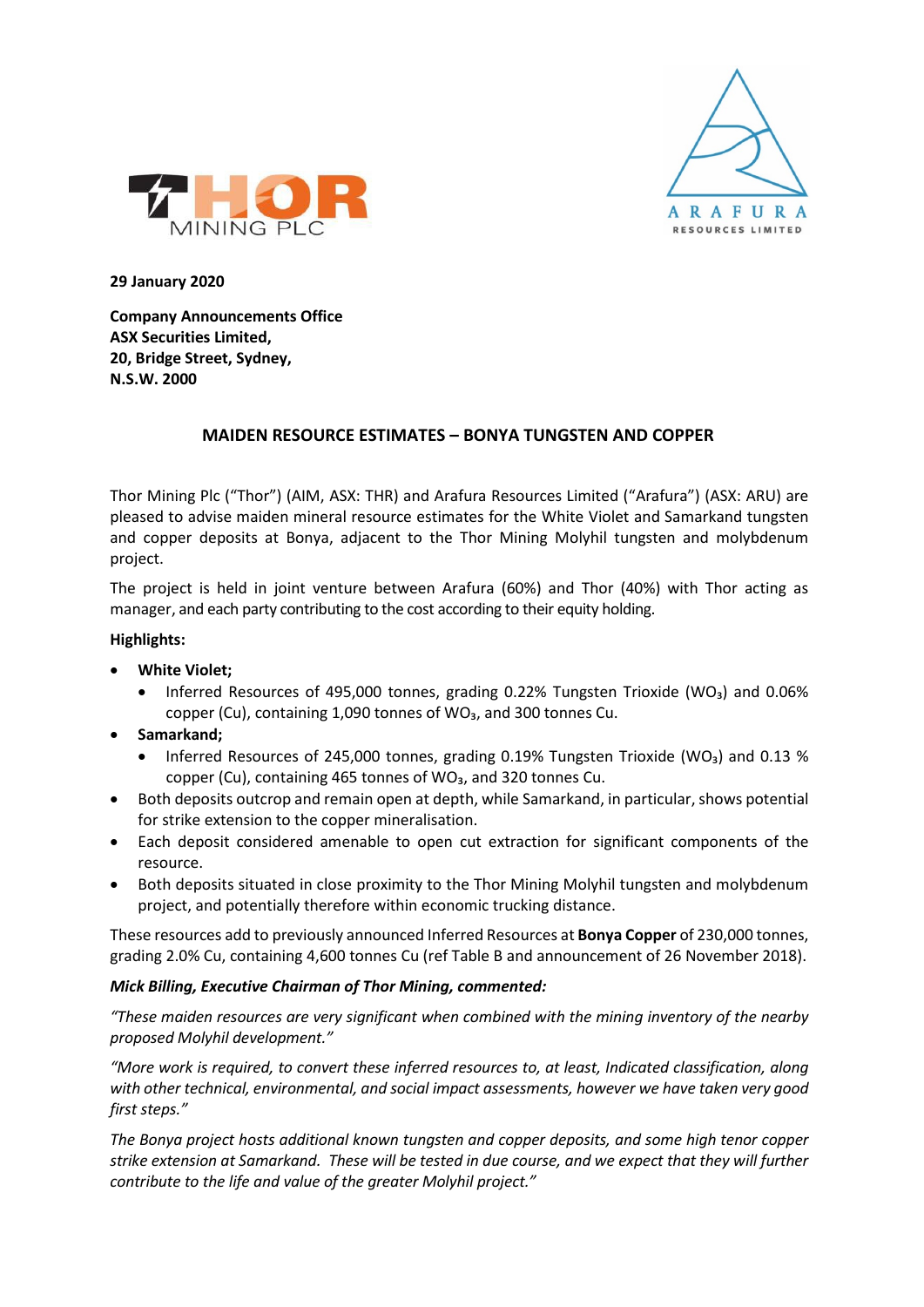## *Gavin Lockyer, Managing Director of Arafura Resources, commented:*

*"We are pleased to deliver the project's first tungsten resources at White Violet and Samarkand, and feel quietly confident the JV can build further value over time through the discovery and delineation of additional tungsten and/or copper resources."*

|                     |                 | <b>Oxidation</b> | <b>Tonnes</b> |               | WO <sub>3</sub> |      | <b>Cu</b>     |
|---------------------|-----------------|------------------|---------------|---------------|-----------------|------|---------------|
|                     |                 |                  |               | $\frac{9}{6}$ | <b>Tonnes</b>   | $\%$ | <b>Tonnes</b> |
| <b>White Violet</b> |                 | Oxide            | 25,000        | 0.41          | 90              | 0.16 | 40            |
|                     | <b>Inferred</b> | Fresh            | 470,000       | 0.21          | 980             | 0.06 | 260           |
| <b>Sub Total</b>    |                 |                  | 495,000       | 0.22          | 1,070           | 0.06 | 300           |
| <b>Samarkand</b>    |                 | Oxide            | 25,000        | 0.11          | 30              | 0.07 | 20            |
|                     | <b>Inferred</b> | Fresh            | 220,000       | 0.20          | 430             | 0.13 | 290           |
| <b>Sub Total</b>    |                 |                  | 245,000       | 0.19          | 460             | 0.13 | 310           |
| <b>Combined</b>     | <b>Inferred</b> | Oxide            | 50,000        | 0.26          | 120             | 0.14 | 60            |
|                     |                 | Fresh            | 690,000       | 0.21          | 1,410           | 0.08 | 550           |
| <b>Total</b>        |                 |                  | 740,000       | 0.21          | 1,530           | 0.09 | 610           |

#### **Table A: Bonya Tungsten Mineral Resources** (15 January 2020)

Notes:

• Totals may differ from the addition of columns due to rounding.

### **Table B: Bonya Copper Mineral Resources** (announced 26 November 2018)

|                 | <b>Oxidation</b> | <b>Tonnes</b> |     | Cu            |
|-----------------|------------------|---------------|-----|---------------|
|                 |                  |               | %   | <b>Tonnes</b> |
| <b>Inferred</b> | Oxide            | 25,000        | 1.0 | 200           |
|                 | Fresh            | 210,000       | 2.0 | 4,400         |
| <b>Total</b>    |                  | 230,000       | 2.0 | 4,600         |

Notes:

- 0.2% Cu cut-off grade.
- Totals may differ from the addition of columns due to rounding.
- The Company is not aware of any information or data which would materially affect this previously announced resource estimate, and all assumptions and technical parameters relevant to the estimate remain unchanged.

<sup>• 0.05%</sup> WO<sub>3</sub> cut-off grade.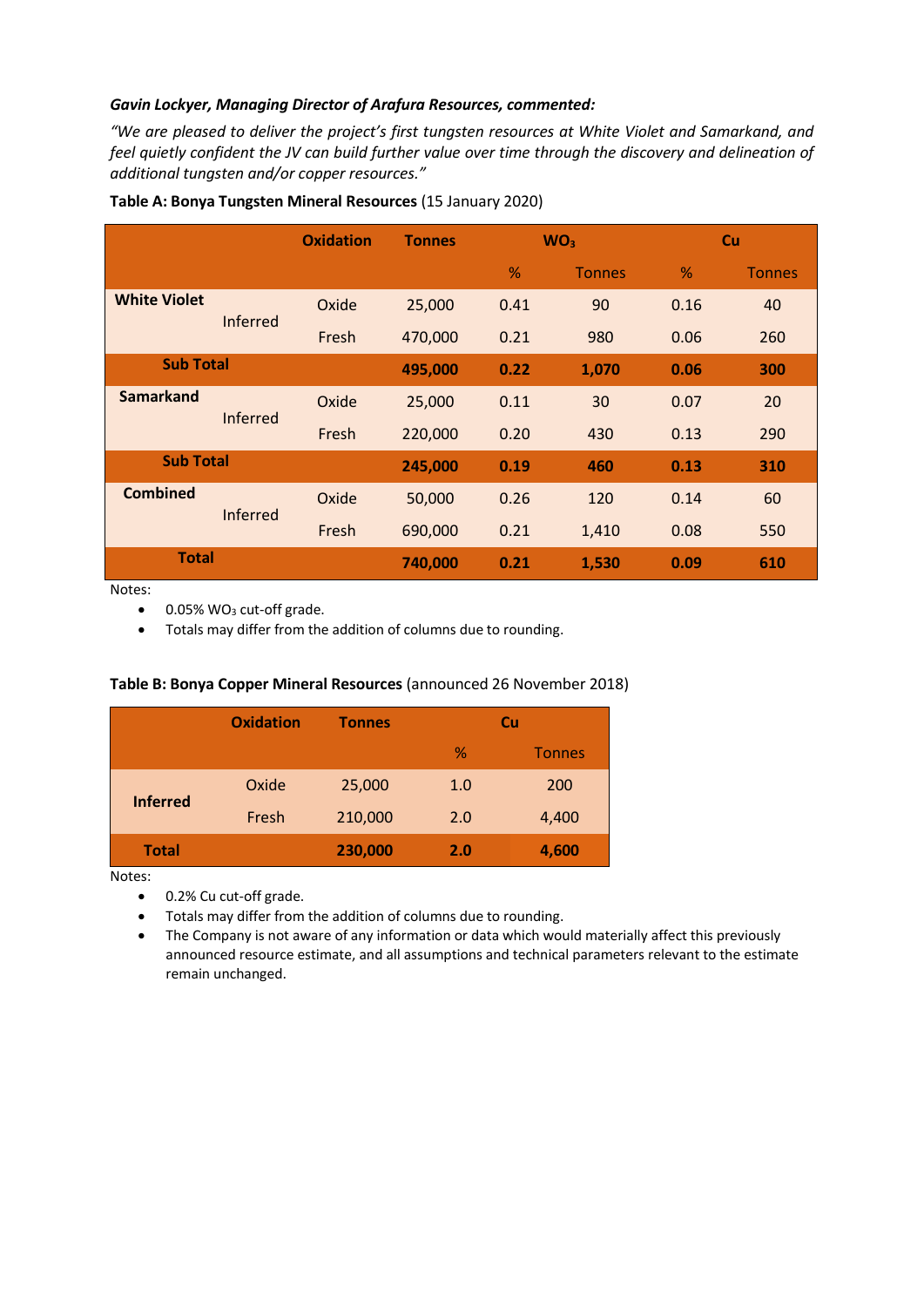

*Figure 1: Map showing location of Bonya relative to the Molyhil mine project*



**Figure 2** – Long section (looking north) of the populated White Violet block model. Block model is coloured according to WO<sub>3</sub> % grade.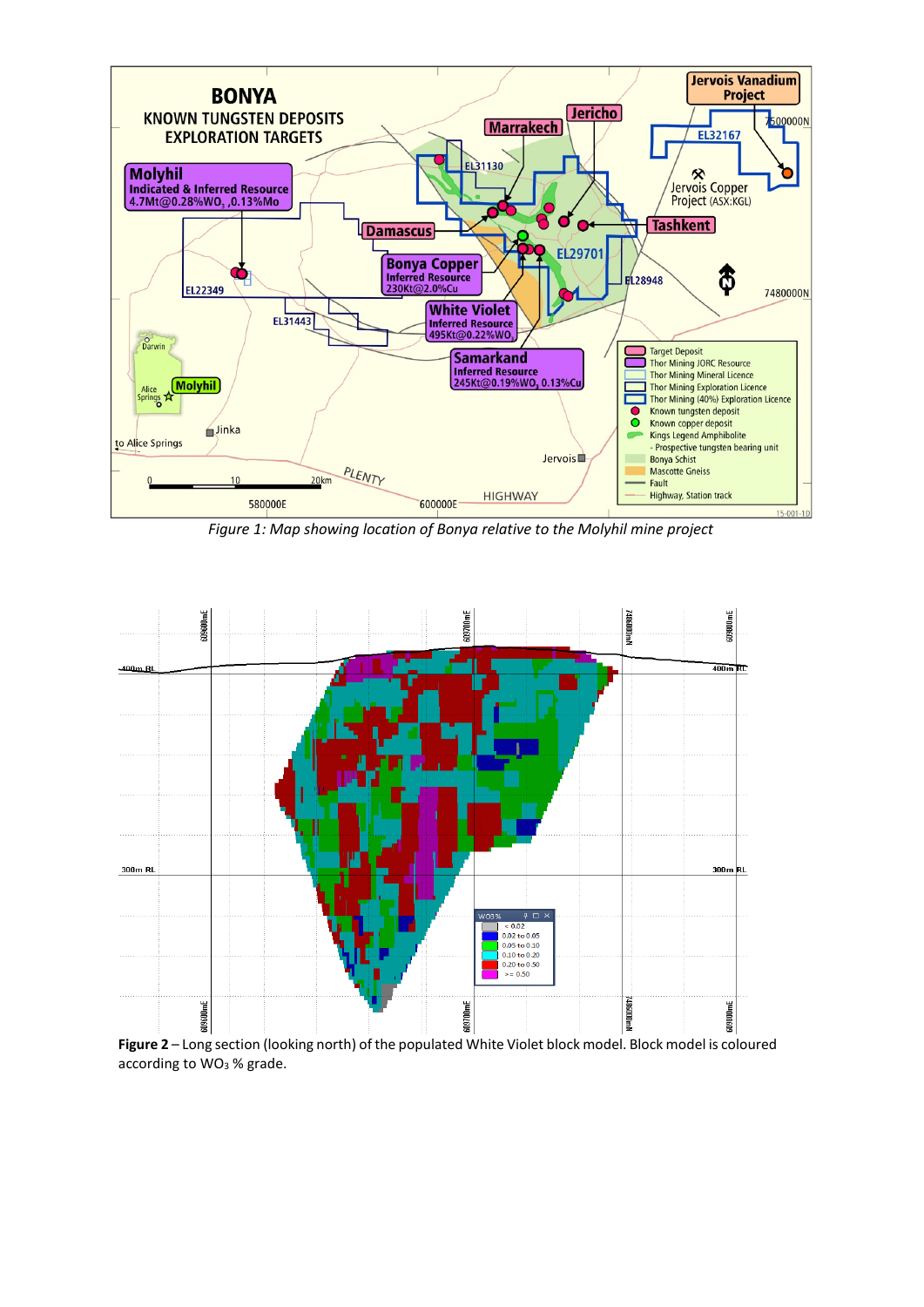

**Figure 3** – Long section (looking north east) of the populated Samarkand block model. Block model is coloured according to WO<sub>3</sub> % grade.

## **Summary of Resource Estimate and Reporting Criteria (White Violet and Samarkand)**

#### **Geology and geological interpretation**

The White Violet and Samarkand deposits are located approximately 350km ENE of Alice Springs and approximately 30km east of Thor's 100% owned Molyhil deposit.

Mineralisation at White Violet and Samarkand is interpreted as being hosted predominantly within metamorphic calc-silicate skarns and sheared hornfels associated with mafic intrusives, granites and pegmatites. The target deposits are analogous to the nearby Molyhil tungsten and molybdenum deposit which also contains some copper.

The tungsten mineralisation is predominantly scheelite and copper is most often present as chalcopyrite.

#### **Drilling techniques and hole spacing**

The drill hole database used for the mineral resource estimate (MRE) contains a total of 21 RC holes for 1,762.2m of drilling at White Violet and 17 RC holes for 1,202m of drilling at Samarkand.

The majority of holes have been drilled at angles of between 50 - 75° and approximately perpendicular to the strike of the mineralisation. Geological and assay data for all drill holes was used in the geological interpretation and MRE.

#### **Sampling and sub-sampling**

Samples from RC drilling were collected over an average 1m interval and submitted for assay. Barren zones were sampled as 4m composites. RC samples were homogenised and subsampled by either rotary or riffle splitting.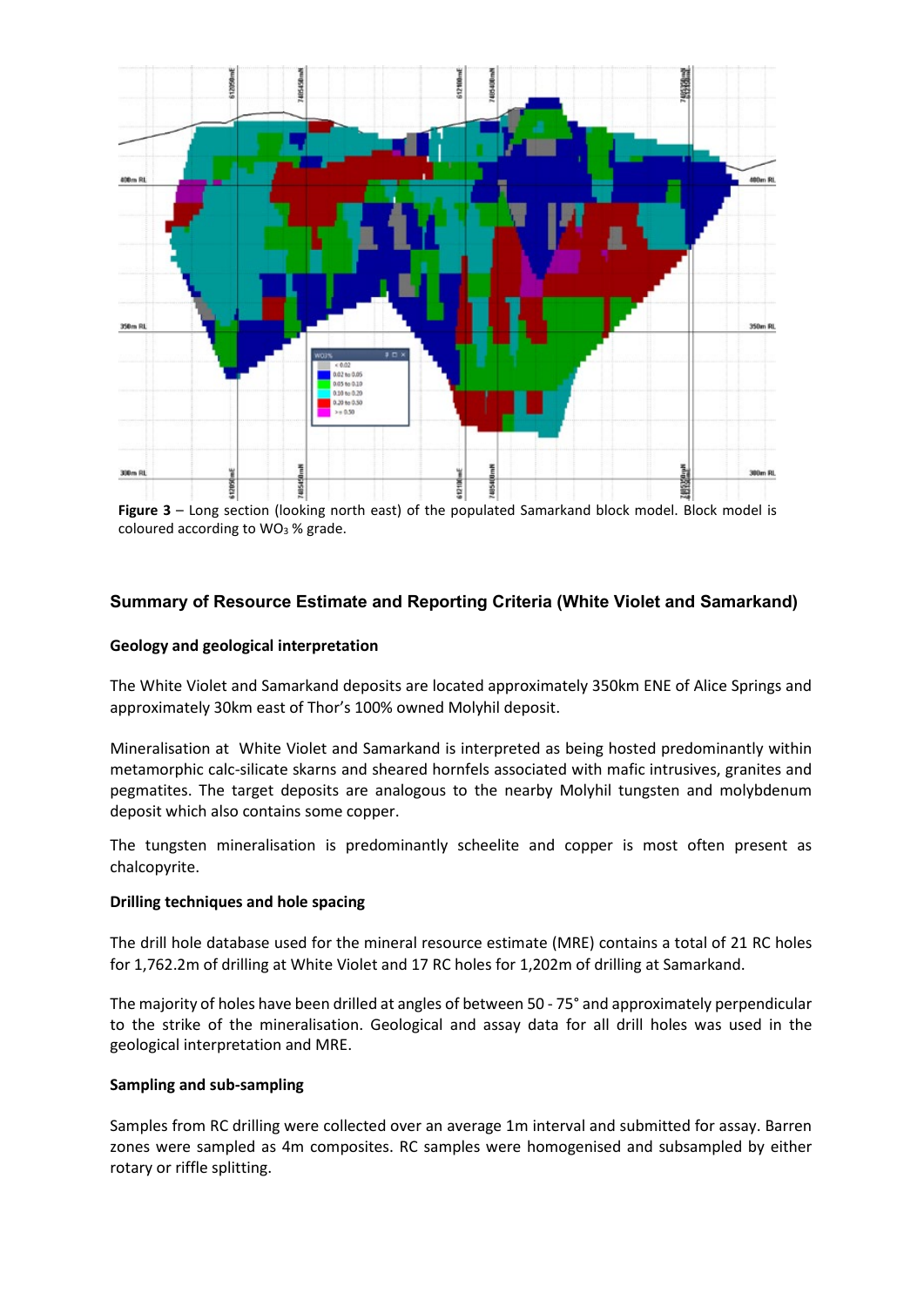#### **Sample analysis method**

All samples were sent to Nagrom in Perth for preparation and analysis. The samples were sorted and dried. Primary preparation involved crushing the whole sample. The samples were split to obtain a sub-fraction which was then pulverized to 80% passing 75µm. For the April drilling, preliminary analysis was via mixed four acid digest and then ICP-OES. Samples with initial tungsten results >0.1% were then assayed via peroxide fusion and ICP-MS. For the October and November drilling all samples were analysed via peroxide fusion and ICP\_MS. Internal laboratory QA uses CRM's, blanks, splits and replicates. A limited number of field standards, blanks and duplicates have all been applied in the QAQC methodology. Sufficient accuracy and precision have been established for the type of mineralisation encountered and is appropriate for QAQC in the Resource Estimation.

### **Cut-off grades**

The current MRE for the White Violet and Samarkand deposits have been reported at a cut-off grade of 0.05% WO<sub>3</sub>. Top cuts were applied as follows: White Violet, WO<sub>3</sub> – 1.5% Cu – 0.5%, Samarkand, WO<sub>3</sub>  $-1.45\%$  Cu  $-1.5\%$ .

### **Estimation methodology**

Mineralisation wireframes were generated in Micromine software using drill hole data supplied by Thor. Resource data was flagged with unique mineralisation domain codes as defined by the wireframe and composited to 1m lengths.

At White Violet, grade continuity analysis was undertaken in Micromine software for WO<sub>3</sub> and Cu for the mineralised domain and variogram models were generated in all three directions. Parameters were used in the block model estimation. A block model with a parent block size of 8x4x8m with subblocks of 2 x 1 x 2m has been used to adequately represent the mineralised volume, with sub blocks estimated at the parent block scale.

At Samarkand, the data did not support the development of meaningful variograms. Grade estimation for WO<sub>3</sub> and Cu was completed using the Inverse Distance squared (ID2) technique. A block model with a parent block size of 4x8x8m with sub-blocks of 1 x 2 x 2m has been used to adequately represent the mineralised volume, with sub blocks estimated at the parent block scale.

Molybdenum (Mo) has not been estimated despite the fact that it can be an element of interest when considering tungsten deposits. The reason for this is that Mo levels are very low across both deposits. However, further work should be undertaken to better understand the distribution of Mo within the deposit.

Detailed downhole geophysics was collected from 15 drill holes across the two prospects. This included 2 sets of in-situ bulk density measurements (SSDG and BRDG). Both sets of data were collected at 0.01m intervals. The data was loaded into Micromine, composited to 1m intervals and averaged to provide an average bulk density down hole. The density varied down hole and it was clear that the mineralised skarn zones corresponded with elevated density values. This average 1m density data was paired up with the flagged composite assay file. As there was only data for some of the drill holes an average density was determined for the fresh and oxide mineralised domains for each deposit. At White Violet, a value of 3.16  $g/cm<sup>3</sup>$  has been assigned to all fresh mineralisation and a value of 1.95 g/cm<sup>3</sup> to all oxidised mineralisation. At Samarkand, a value of 2.95 g/cm<sup>3</sup> has been assigned to all fresh mineralisation and a value of 2.60  $g/cm<sup>3</sup>$  to all oxidised mineralisation.

There have been no direct measurements of any drill samples to confirm the accuracy or appropriateness of this calibration. However, the value for fresh mineralisation compares favourably with the densities reported for the nearby Molyhil tungsten deposit that is within the range of 2.78 – 3.5  $g/cm<sup>3</sup>$  (based on an iron grade calibration).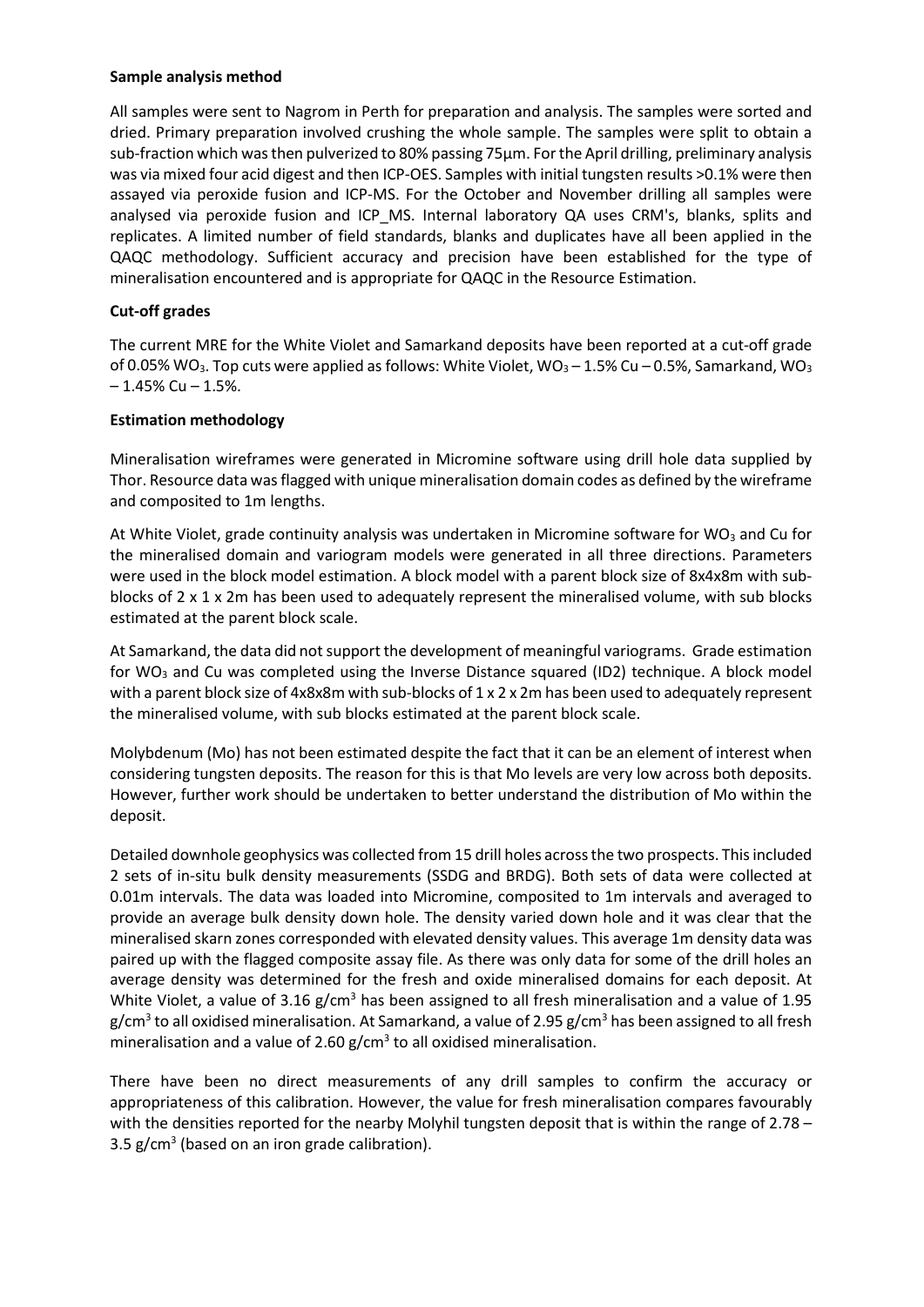### **Classification criteria**

The resource classification has been applied to the MRE based on the drilling data spacing, grade and geological continuity, and data integrity. Both White Violet and Samarkand models have low levels of confidence in the estimation or potential impact of modifying factors and have been classified as **Inferred Mineral Resources** under JORC (2012)**.** The classification reflects the view of the Competent Person.

### **Mining and metallurgy**

It has been assumed that the traditional open cut mining method of drill, blast, load and haul will be used. No other mining assumptions have been made.

No metallurgical recoveries have been applied to the Mineral Resource Estimate.

#### **Eventual economic extraction**

It is the view of the Competent Person that at the time of estimation there are no known issues that could materially impact on the eventual extraction of the Mineral Resource.

For further information, please contact:

| THOR MINING PLC    | <b>ARAFURA RESOURCES LIMITED</b> |
|--------------------|----------------------------------|
| Mick Billing       | Gavin Lockyer                    |
| Executive Chairman | Managing Director                |
| +61 8 7324 1935    | +61 8 6210 7666                  |

#### **Competent Persons Statement**

*The information in this release that relates to the Estimation and Reporting of Mineral Resources has been compiled by Dr Graeme McDonald. Dr McDonald acts as an independent consultant to Thor Mining PLC on the Bonya Mineral Resource estimation. Dr McDonald is a member of the Australasian Institute of Mining and Metallurgy and has sufficient experience with the style of mineralisation, deposit type under consideration and to the activities undertaken to qualify as a Competent Person as defined in the 2012 Edition of the "Australasian Code for Reporting of Exploration Results, Mineral Resources and Ore Reserves" (The JORC Code). Dr McDonald consents*  to the inclusion in this report of the contained technical information relating to the Mineral *Resource Estimation in the form and context in which it appears*

*The information in this report that relates to exploration results is based on information compiled by Richard Bradey, who holds a BSc in applied geology and an MSc in natural resource management and who is a Member of The Australasian Institute of Mining and Metallurgy. Mr Bradey is an*  employee of Thor Mining PLC. He has sufficient experience which is relevant to the style of *mineralisation and type of deposit under consideration and to the activity which he is undertaking to qualify as a Competent Person as defined in the 2012 Edition of the 'Australasian Code for Reporting of Exploration Results, Mineral Resources and Ore Reserves'. Richard Bradey consents to the inclusion in the report of the matters based on his information in the form and context in which it appears.*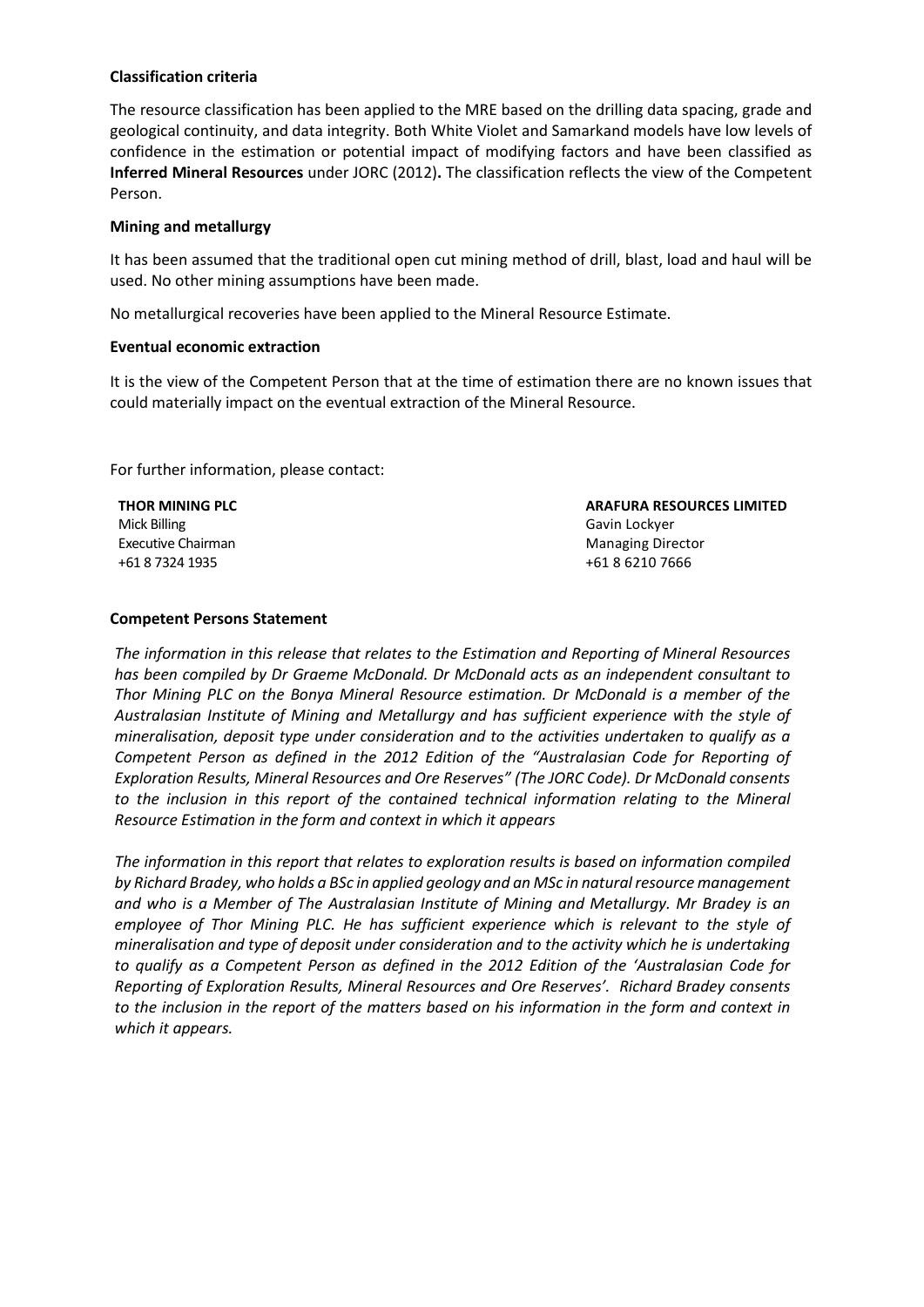# **JORC Code, 2012 Edition – Table 1 report template**

# **Section 1 Sampling Techniques and Data**

| <b>Criteria</b>               | <b>JORC Code explanation</b>                                                                                                                                                                                                                                                                                                                                                                                                                                                                                                                                                                                                                                                                                                                                                                                                                                                                                                                                                                                                                                                                                         | <b>Commentary</b>                                                                                                                                                                                                                                                                                                                                                                                                                           |
|-------------------------------|----------------------------------------------------------------------------------------------------------------------------------------------------------------------------------------------------------------------------------------------------------------------------------------------------------------------------------------------------------------------------------------------------------------------------------------------------------------------------------------------------------------------------------------------------------------------------------------------------------------------------------------------------------------------------------------------------------------------------------------------------------------------------------------------------------------------------------------------------------------------------------------------------------------------------------------------------------------------------------------------------------------------------------------------------------------------------------------------------------------------|---------------------------------------------------------------------------------------------------------------------------------------------------------------------------------------------------------------------------------------------------------------------------------------------------------------------------------------------------------------------------------------------------------------------------------------------|
| <b>Sampling</b><br>techniques | Nature and quality of sampling (eg cut channels,<br>$\bullet$<br>random chips, or specific specialised industry standard<br>measurement tools appropriate to the minerals under<br>investigation, such as down hole gamma sondes, or<br>handheld XRF instruments, etc). These examples should<br>not be taken as limiting the broad meaning of sampling.<br>Include reference to measures taken to ensure sample<br>representivity and the appropriate calibration of any<br>measurement tools or systems used.<br>Aspects of the determination of mineralisation that are<br>Material to the Public Report.<br>In cases where 'industry standard' work has been done<br>this would be relatively simple (eg 'reverse circulation<br>drilling was used to obtain 1 m samples from which 3 kg<br>was pulverised to produce a 30 g charge for fire assay').<br>In other cases more explanation may be required, such<br>as where there is coarse gold that has inherent<br>sampling problems. Unusual commodities or<br>mineralisation types (eg submarine nodules) may<br>warrant disclosure of detailed information. | Reverse Circulation drilling with face<br>sampling hammer was used to obtain<br>one metre interval samples.<br>Subsamples of approximately 2-3kg were<br>taken from each interval using riffle<br>splitter for geochemical analysis. XRF<br>subsamples and chip tray samples were<br>collected, logged and photographed.<br>Industry standard QAQC protocol was<br>reference<br>adopted<br>with<br>material<br>inserted every fifth sample. |
| <b>Drilling</b><br>techniques | Drill type (e.g. core, reverse circulation, open-hole<br>hammer, rotary air blast, auger, Bangka, sonic, etc) and<br>details (e.g. core diameter, triple or standard tube,<br>depth of diamond tails, face-sampling bit or other type,<br>whether core is oriented and if so, by what method,<br>etc).                                                                                                                                                                                                                                                                                                                                                                                                                                                                                                                                                                                                                                                                                                                                                                                                               | Reverse circulation drilling with 3.5 inch<br>face sampling hammer.                                                                                                                                                                                                                                                                                                                                                                         |
| <b>Drill sample</b>           | Method of recording and assessing core and chip                                                                                                                                                                                                                                                                                                                                                                                                                                                                                                                                                                                                                                                                                                                                                                                                                                                                                                                                                                                                                                                                      | Samples were weighed from a selection                                                                                                                                                                                                                                                                                                                                                                                                       |
| recovery                      | sample recoveries and results assessed.<br>Measures taken to maximise sample recovery and<br>$\bullet$<br>ensure representative nature of the samples.<br>Whether a relationship exists between sample recovery<br>and grade and whether sample bias may have occurred<br>due to preferential loss/gain of fine/coarse material.                                                                                                                                                                                                                                                                                                                                                                                                                                                                                                                                                                                                                                                                                                                                                                                     | of holes to gauge sample recovery.<br>Samples were consistently within the<br>range of 15 to 20kg and consistent across<br>different rock units.                                                                                                                                                                                                                                                                                            |
| Logging                       | Whether core and chip samples have been geologically<br>$\bullet$<br>and geotechnically logged to a level of detail to support<br>appropriate Mineral Resource estimation, mining<br>studies and metallurgical studies.<br>Whether logging is qualitative or quantitative in nature.<br>Core (or costean, channel, etc) photography.<br>The total length and percentage of the relevant<br>intersections logged.                                                                                                                                                                                                                                                                                                                                                                                                                                                                                                                                                                                                                                                                                                     | Hole cuttings were logged geologically<br>and photographed for the entire length<br>of each hole.<br>Mineralised and unmineralised zones<br>were easily determined from geological<br>observations and XRF determination.                                                                                                                                                                                                                   |
| Sub-                          | If core, whether cut or sawn and whether quarter, half                                                                                                                                                                                                                                                                                                                                                                                                                                                                                                                                                                                                                                                                                                                                                                                                                                                                                                                                                                                                                                                               | Subsamples for independent laboratory                                                                                                                                                                                                                                                                                                                                                                                                       |
| sampling                      | or all core taken.                                                                                                                                                                                                                                                                                                                                                                                                                                                                                                                                                                                                                                                                                                                                                                                                                                                                                                                                                                                                                                                                                                   | analyses were taken by riffle splitter.                                                                                                                                                                                                                                                                                                                                                                                                     |
| techniques                    | If non-core, whether riffled, tube sampled, rotary split,                                                                                                                                                                                                                                                                                                                                                                                                                                                                                                                                                                                                                                                                                                                                                                                                                                                                                                                                                                                                                                                            |                                                                                                                                                                                                                                                                                                                                                                                                                                             |
| and sample                    | etc and whether sampled wet or dry.                                                                                                                                                                                                                                                                                                                                                                                                                                                                                                                                                                                                                                                                                                                                                                                                                                                                                                                                                                                                                                                                                  | The majority of samples were dry. Wet                                                                                                                                                                                                                                                                                                                                                                                                       |
| preparation                   | For all sample types, the nature, quality and                                                                                                                                                                                                                                                                                                                                                                                                                                                                                                                                                                                                                                                                                                                                                                                                                                                                                                                                                                                                                                                                        | samples were noted in the logs.                                                                                                                                                                                                                                                                                                                                                                                                             |
|                               | appropriateness of the sample preparation technique.<br>Quality control procedures adopted for all sub-sampling<br>٠                                                                                                                                                                                                                                                                                                                                                                                                                                                                                                                                                                                                                                                                                                                                                                                                                                                                                                                                                                                                 | Sample size of 2-3kg is appropriate for RC<br>samples with a maximum particle size of                                                                                                                                                                                                                                                                                                                                                       |
|                               | stages to maximise representivity of samples.<br>Measures taken to ensure that the sampling is                                                                                                                                                                                                                                                                                                                                                                                                                                                                                                                                                                                                                                                                                                                                                                                                                                                                                                                                                                                                                       | 6mm.                                                                                                                                                                                                                                                                                                                                                                                                                                        |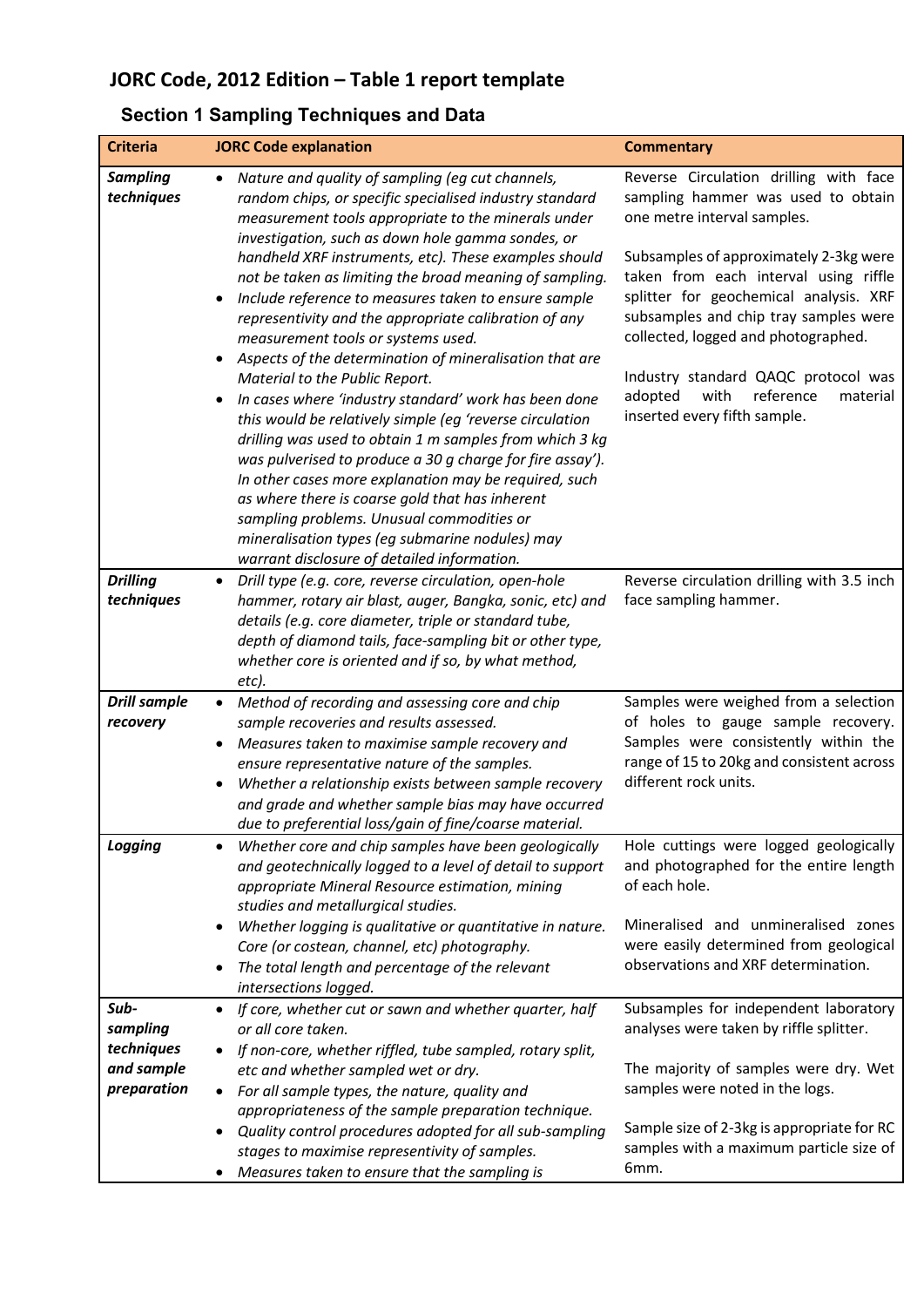| <b>Criteria</b>                                                            | <b>JORC Code explanation</b>                                                                                                                                                                                                                                                                                                                                                                         | <b>Commentary</b>                                                                                                                                                                                                                                           |
|----------------------------------------------------------------------------|------------------------------------------------------------------------------------------------------------------------------------------------------------------------------------------------------------------------------------------------------------------------------------------------------------------------------------------------------------------------------------------------------|-------------------------------------------------------------------------------------------------------------------------------------------------------------------------------------------------------------------------------------------------------------|
|                                                                            | representative of the in situ material collected,<br>including for instance results for field duplicate/second-<br>half sampling.<br>Whether sample sizes are appropriate to the grain size<br>of the material being sampled.                                                                                                                                                                        | For preliminary XRF determination not to<br>be used for resource estimation $-$ a<br>further subsample of 30g was taken<br>which is not considered representative.                                                                                          |
| <b>Quality of</b><br>assay data<br>and                                     | The nature, quality and appropriateness of the assaying<br>$\bullet$<br>and laboratory procedures used and whether the<br>technique is considered partial or total.                                                                                                                                                                                                                                  | Laboratory geochemical assay results<br>have now been completed.                                                                                                                                                                                            |
| laboratory<br>tests                                                        | For geophysical tools, spectrometers, handheld XRF<br>instruments, etc, the parameters used in determining<br>the analysis including instrument make and model,<br>reading times, calibrations factors applied and their<br>derivation, etc.<br>Nature of quality control procedures adopted (eg                                                                                                     | Industry standard sample preparation<br>finishing with sample pulverisation to<br>80% passing 75µm. with assay by<br>peroxide fusion and ICP-MS.<br>The technique is considered appropriate                                                                 |
|                                                                            | standards, blanks, duplicates, external laboratory<br>checks) and whether acceptable levels of accuracy (ie<br>lack of bias) and precision have been established.                                                                                                                                                                                                                                    | for the analyte suite.<br>Industry standard QA/QC protocol is                                                                                                                                                                                               |
|                                                                            |                                                                                                                                                                                                                                                                                                                                                                                                      | implemented in the assay process.                                                                                                                                                                                                                           |
| Verification<br>of sampling<br>and assaying                                | The verification of significant intersections by either<br>$\bullet$<br>independent or alternative company personnel.<br>The use of twinned holes.<br>Documentation of primary data, data entry procedures,<br>$\bullet$<br>data verification, data storage (physical and electronic)<br>protocols.                                                                                                  | Significant<br>intersections<br>reported<br>correspond with visual indications in<br>samples.<br>No<br>further<br>independent<br>verification has been undertaken.                                                                                          |
|                                                                            | • Discuss any adjustment to assay data.                                                                                                                                                                                                                                                                                                                                                              |                                                                                                                                                                                                                                                             |
| <b>Location of</b><br>data points                                          | Accuracy and quality of surveys used to locate drill holes<br>$\bullet$<br>(collar and down-hole surveys), trenches, mine workings<br>and other locations used in Mineral Resource<br>estimation.                                                                                                                                                                                                    | All hole collar locations were surveyed<br>by licenced survey contractor for<br>mineral resource estimation.                                                                                                                                                |
|                                                                            | Specification of the grid system used.<br>Quality and adequacy of topographic control.                                                                                                                                                                                                                                                                                                               | North seeking gyro will be used for<br>downhole survey.                                                                                                                                                                                                     |
|                                                                            |                                                                                                                                                                                                                                                                                                                                                                                                      | Grid system used is GDA94, zone 53.                                                                                                                                                                                                                         |
| Data spacing<br>and                                                        | Data spacing for reporting of Exploration Results.<br>Whether the data spacing and distribution is sufficient                                                                                                                                                                                                                                                                                        | Drill holes are spaced at 40 metre centres<br>on 25 metre spaced drill sections. This                                                                                                                                                                       |
| distribution                                                               | to establish the degree of geological and grade                                                                                                                                                                                                                                                                                                                                                      | spacing is considered appropriate for                                                                                                                                                                                                                       |
|                                                                            | continuity appropriate for the Mineral Resource and<br>Ore Reserve estimation procedure(s) and classifications<br>applied.                                                                                                                                                                                                                                                                           | resource estimation in this style of<br>mineralisation.                                                                                                                                                                                                     |
|                                                                            | Whether sample compositing has been applied.                                                                                                                                                                                                                                                                                                                                                         | Sample compositing was undertaken in<br>areas that were not mineralised.                                                                                                                                                                                    |
| <b>Orientation</b><br>of data in<br>relation to<br>geological<br>structure | Whether the orientation of sampling achieves unbiased<br>$\bullet$<br>sampling of possible structures and the extent to which<br>this is known, considering the deposit type.<br>If the relationship between the drilling orientation and<br>the orientation of key mineralised structures is<br>considered to have introduced a sampling bias, this<br>should be assessed and reported if material. | Hole orientations are appropriate for the<br>orientation of target mineralised zones.                                                                                                                                                                       |
| <b>Sample</b><br>security                                                  | The measures taken to ensure sample security.                                                                                                                                                                                                                                                                                                                                                        | The project is located in a remote region.<br>No unauthorised company personnel<br>visited the site during operations. Assay<br>samples were collected from each hole<br>immediately after drilling. Samples were<br>transported for safe storage at a base |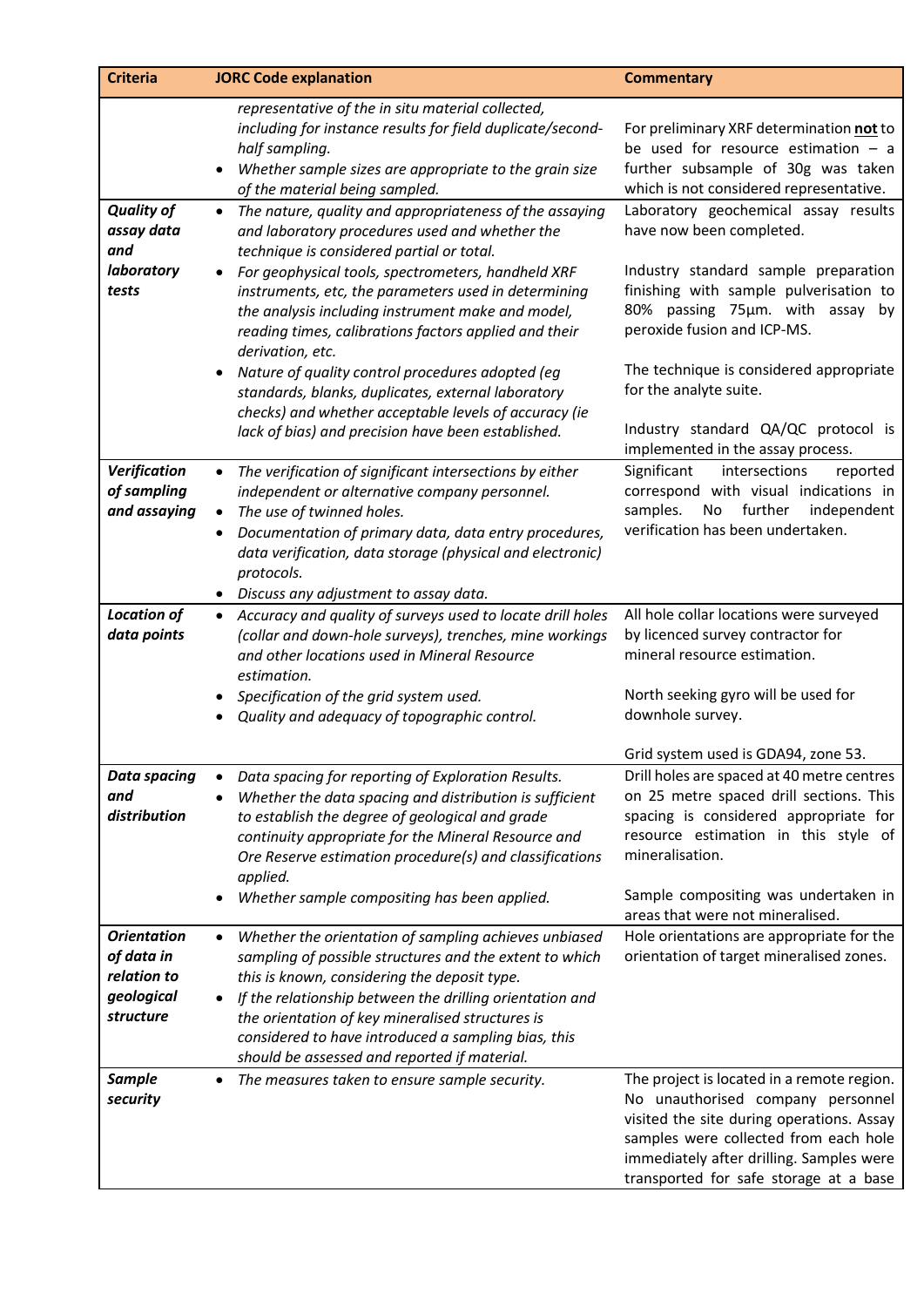| <b>Criteria</b>             | <b>JORC Code explanation</b>                                               | Commentary                                                                                                                                     |
|-----------------------------|----------------------------------------------------------------------------|------------------------------------------------------------------------------------------------------------------------------------------------|
|                             |                                                                            | camp before being securely packaged for<br>transport to the laboratory.<br>All<br>submitted assay samples were receipted<br>by the laboratory. |
| <b>Audits or</b><br>reviews | • The results of any audits or reviews of sampling<br>techniques and data. | None                                                                                                                                           |

# **Section 2 Reporting of Exploration Results**

| <b>Criteria</b>                                         | <b>JORC Code explanation</b>                                                                                                                                                                                                                                                                                                                                                                                                                                                                                                                                                                                                                                                                                                                                         | <b>Commentary</b>                                                                                                                                                                                                                                           |
|---------------------------------------------------------|----------------------------------------------------------------------------------------------------------------------------------------------------------------------------------------------------------------------------------------------------------------------------------------------------------------------------------------------------------------------------------------------------------------------------------------------------------------------------------------------------------------------------------------------------------------------------------------------------------------------------------------------------------------------------------------------------------------------------------------------------------------------|-------------------------------------------------------------------------------------------------------------------------------------------------------------------------------------------------------------------------------------------------------------|
| <b>Mineral</b><br>tenement and<br>land tenure<br>status | Type, reference name/number, location and<br>$\bullet$<br>ownership including agreements or material issues<br>with third parties such as joint ventures, partnerships,<br>overriding royalties, native title interests, historical<br>sites, wilderness or national park and environmental<br>settings.<br>The security of the tenure held at the time of<br>$\bullet$<br>reporting along with any known<br>impediments to obtaining a licence to operate in the<br>area.                                                                                                                                                                                                                                                                                           | The Bonya deposits are located on<br>EL29701<br>jointly<br>held<br>Arafura<br>by<br>Resources Limited (60%) and Thor<br>Mining PLC (40%) with Thor acting as<br>manager.<br>EL29701 is a mature exploration licence<br>subject to ongoing biennial renewal. |
| Exploration<br>done by other<br>parties                 | Acknowledgment and appraisal of<br>exploration by other parties.                                                                                                                                                                                                                                                                                                                                                                                                                                                                                                                                                                                                                                                                                                     | Previous drilling was undertaken by<br>Central Pacific Minerals NL in 1971 using<br>open hole percussion with limited<br>success. There are no complete records<br>of the historic drilling.                                                                |
| Geology                                                 | Deposit type, geological setting and style of<br>$\bullet$<br>mineralisation.                                                                                                                                                                                                                                                                                                                                                                                                                                                                                                                                                                                                                                                                                        | Contact metamorphic skarn hosted<br>scheelite.                                                                                                                                                                                                              |
| <b>Drill hole</b><br><b>Information</b>                 | A summary of all information material to the<br>$\bullet$<br>understanding of the exploration results including a<br>tabulation of the following information for all<br><b>Material drill holes:</b><br>easting and northing of the drill hole collar<br>elevation or RL (Reduced Level - elevation<br>$\blacksquare$<br>above sea level in metres) of the drill hole<br>collar<br>dip and azimuth of the hole<br>٠<br>down hole length and interception depth<br>٠<br>hole length.<br>$\blacksquare$<br>If the exclusion of this information is justified on the<br>basis that the information is not Material and this<br>exclusion does not detract from the understanding<br>of the report, the Competent Person should<br>clearly explain why this is the case. | This information was provided in THR<br>ASX announcement 09/01/2020.                                                                                                                                                                                        |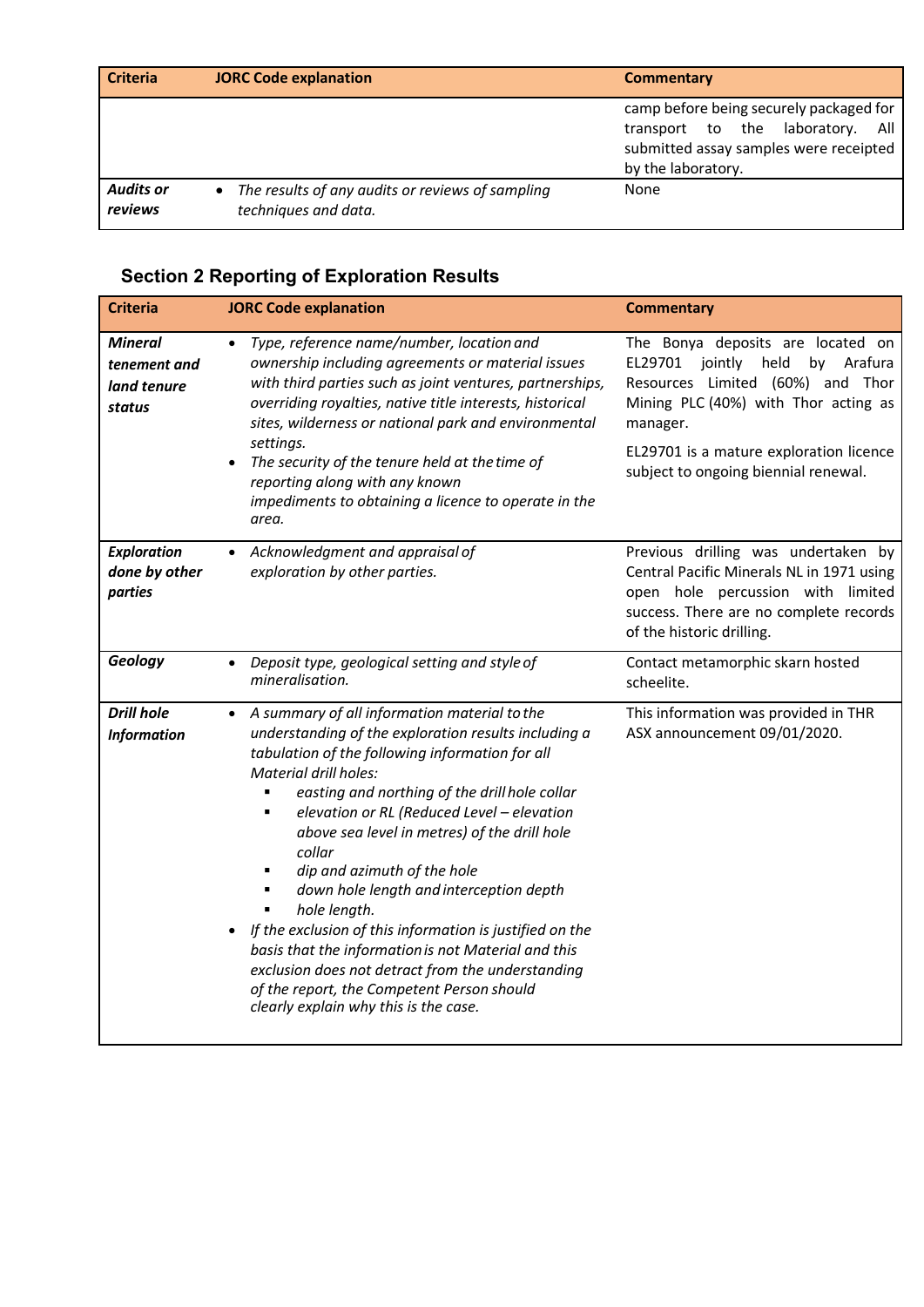| Data<br>aggregation<br>methods                          | $\bullet$ | In reporting Exploration Results, weighting averaging<br>techniques, maximum and/or minimum grade<br>truncations (eg cutting of high grades) and cut-off<br>grades are usually Material and should be stated.<br>Where aggregate intercepts incorporate short<br>lengths of high-grade results and longer lengths of<br>low grade results, the procedure used for such<br>aggregation should be stated and some typical<br>examples of such aggregations should be shown in<br>detail.<br>The assumptions used for any reporting of metal<br>equivalent values should be clearly<br>stated. | Where sample intervals vary, reported<br>average grades are length weighted. No<br>grades were cut.<br>A 3-metre maximum waste width and<br>cut-off grade of 0.08% $WO3$ was used in<br>determining aggregated mineralisation<br>intervals.<br>High-grade intervals were highlighted<br>where $WO_3$ exceeded 1%.<br>No metal equivalents were reported. |
|---------------------------------------------------------|-----------|---------------------------------------------------------------------------------------------------------------------------------------------------------------------------------------------------------------------------------------------------------------------------------------------------------------------------------------------------------------------------------------------------------------------------------------------------------------------------------------------------------------------------------------------------------------------------------------------|----------------------------------------------------------------------------------------------------------------------------------------------------------------------------------------------------------------------------------------------------------------------------------------------------------------------------------------------------------|
| Relationship<br>between<br>mineralisation<br>widths and | $\bullet$ | These relationships are particularly important in<br>the reporting of Exploration Results.<br>If the geometry of the mineralisation with respect<br>to the drill hole angle is known, its                                                                                                                                                                                                                                                                                                                                                                                                   | Mineralisation intercept angles are in<br>the order of 60 degrees. Correction to<br>true widths is in the order of 60 to 75%<br>of drill widths. Estimated true widths<br>provided<br><b>THR</b><br>ASX.<br>in.<br>were<br>announcement 09/01/2020                                                                                                       |

## **Section 3 Estimation and Reporting of Mineral Resources**

(Criteria listed in section 1, and where relevant in section 2, also apply to this section.)

| <b>Criteria</b>              | <b>JORC Code explanation</b>                                                                                                                                                                                                                                  | <b>Commentary</b>                                                                                                                                                                                                                                                                                                                                                                                                                                                                                                                                                                                                |
|------------------------------|---------------------------------------------------------------------------------------------------------------------------------------------------------------------------------------------------------------------------------------------------------------|------------------------------------------------------------------------------------------------------------------------------------------------------------------------------------------------------------------------------------------------------------------------------------------------------------------------------------------------------------------------------------------------------------------------------------------------------------------------------------------------------------------------------------------------------------------------------------------------------------------|
| Database integrity           | Measures taken to ensure that<br>data has not been corrupted by,<br>for example, transcription or<br>keying errors, between its initial<br>collection and its use for Mineral<br>Resource estimation purposes.<br>Data validation procedures used.            | A data check of source assay data and survey<br>data has been undertaken and compared to the<br>database. No translation issues have been<br>identified. The data was validated during the<br>interpretation of the mineralisation, with no<br>significant errors identified. Some<br>recommendations for database improvements<br>have been made.<br>Data validation processes are in place and run<br>upon import into Micromine to be used for the<br>MRE. Checks included: missing intervals,<br>overlapping intervals and any depth errors.<br>A DEM topography to DGPS collar check has<br>been completed. |
| Site visits                  | Comment on any site visits<br>$\bullet$<br>undertaken by the Competent<br>Person and the outcome of those<br>visits.<br>If no site visits have been<br>$\bullet$<br>undertaken indicate why this is<br>the case.                                              | No Site visits by the CP have been undertaken at<br>this stage due to the current lack of field activity<br>in the area.                                                                                                                                                                                                                                                                                                                                                                                                                                                                                         |
| Geological<br>interpretation | Confidence in (or conversely, the<br>$\bullet$<br>uncertainty of ) the geological<br>interpretation of the mineral<br>deposit.<br>Nature of the data used and of<br>any assumptions made.<br>The effect, if any, of alternative<br>interpretations on Mineral | The tungsten/copper mineralisation is<br>$\bullet$<br>predominantly within a calc-silicate skarn often<br>bounded by mafic intrusive, granite and/or<br>pegmatite. Mineralisation also appears to form<br>outside of these main calc-silicate skarns in<br>sheared hornfels and amphibolite. The primary<br>tungsten bearing mineral is scheelite. The<br>geological interpretation appears to be sound                                                                                                                                                                                                          |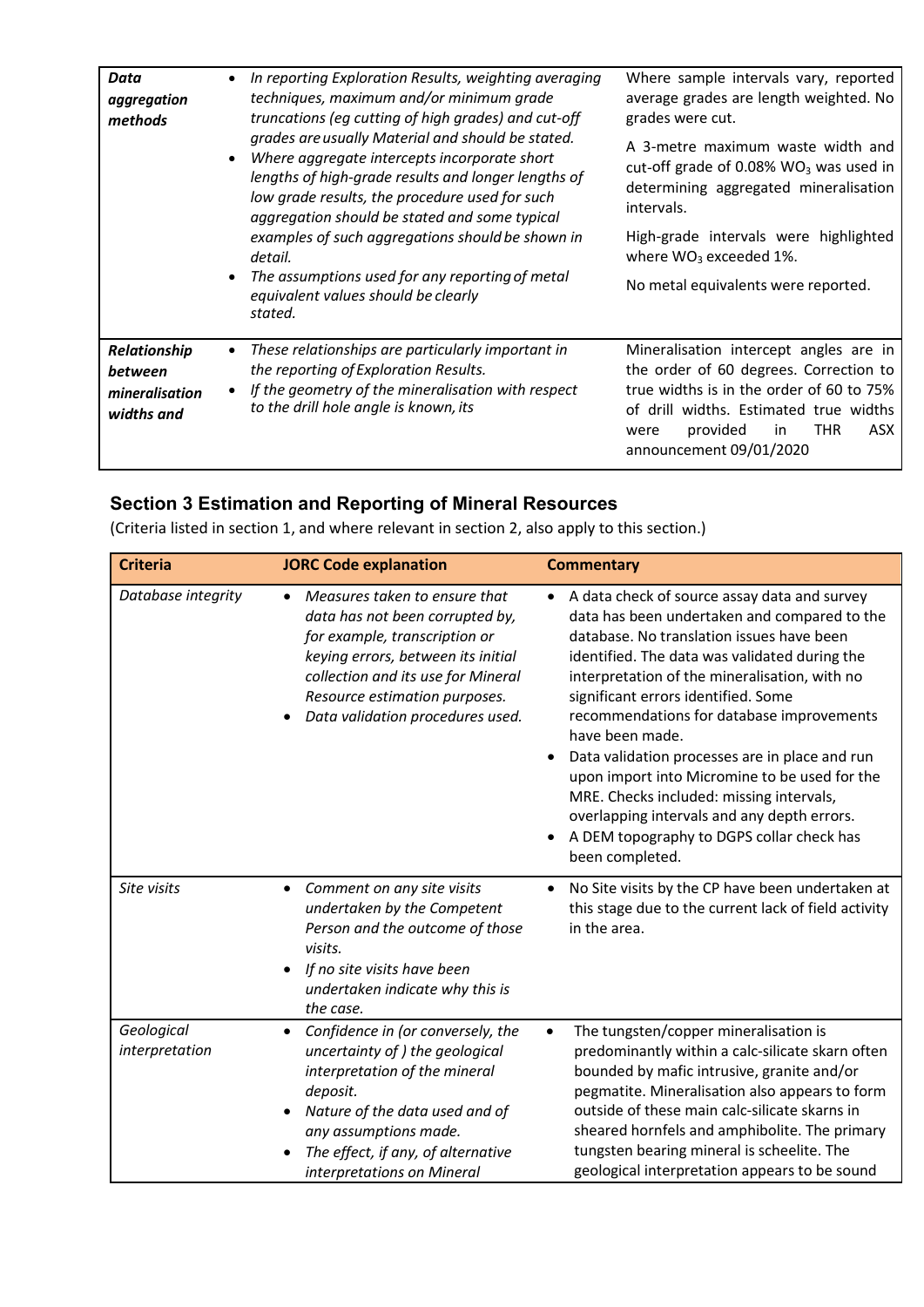| <b>Criteria</b>                               | <b>JORC Code explanation</b>                                                                                                                                                                                                                                                                                                                                                                                                                                                                                                                                                                                                                                                                                                                                                                                      | <b>Commentary</b>                                                                                                                                                                                                                                                                                                                                                                                                                                                                                                                                                                                                                                                                                                                                                                                                                                                                                                                                                                                                                                                                                                                                       |
|-----------------------------------------------|-------------------------------------------------------------------------------------------------------------------------------------------------------------------------------------------------------------------------------------------------------------------------------------------------------------------------------------------------------------------------------------------------------------------------------------------------------------------------------------------------------------------------------------------------------------------------------------------------------------------------------------------------------------------------------------------------------------------------------------------------------------------------------------------------------------------|---------------------------------------------------------------------------------------------------------------------------------------------------------------------------------------------------------------------------------------------------------------------------------------------------------------------------------------------------------------------------------------------------------------------------------------------------------------------------------------------------------------------------------------------------------------------------------------------------------------------------------------------------------------------------------------------------------------------------------------------------------------------------------------------------------------------------------------------------------------------------------------------------------------------------------------------------------------------------------------------------------------------------------------------------------------------------------------------------------------------------------------------------------|
|                                               | Resource estimation.<br>The use of geology in guiding and<br>controlling Mineral Resource<br>estimation.<br>The factors affecting continuity<br>$\bullet$<br>both of grade and geology.                                                                                                                                                                                                                                                                                                                                                                                                                                                                                                                                                                                                                           | and based on good field-based evidence and<br>relationships.<br>Reverse circulation drill holes have been used in<br>the MRE. Lithology, structure, alteration and<br>mineralisation data has been used to generate<br>the mineralisation model. The primary<br>assumption is that the mineralisation is hosted<br>within structurally controlled locations<br>associated with a steeply dipping shear zone.<br>Due to the relatively close spaced nature of the<br>drilling data and the preliminary nature of the<br>project, no alternative interpretations have been<br>considered at this stage.<br>The mineralisation interpretation is based on a<br>WO <sub>3</sub> cut-off grade of 0.05% for White Violet and<br>0.01% for Samarkand.<br>A single grade domain has been identified and<br>estimated at White Violet while 4 separate<br>domains have been interpreted at Samarkand.                                                                                                                                                                                                                                                           |
| <b>Dimensions</b>                             | The extent and variability of the<br>Mineral Resource expressed as<br>length (along strike or otherwise),<br>plan width, and depth below<br>surface to the upper and lower<br>limits of the Mineral Resource.                                                                                                                                                                                                                                                                                                                                                                                                                                                                                                                                                                                                     | At White violet the mineralised domain is up to<br>140m in length and width of approximately 20m.<br>At Samarkand the zone of mineralisation is up to<br>190m in length and approximately 30m in width.<br>At both deposits the mineralisation outcrops<br>$\bullet$<br>and has been modelled to a depth of 180m<br>below surface at White Violet and 115m below<br>surface at Samarkand.<br>The mineralisation in both cases dips steeply at<br>approximately 85 degrees to the south south<br>west.                                                                                                                                                                                                                                                                                                                                                                                                                                                                                                                                                                                                                                                   |
| <b>Estimation and</b><br>modelling techniques | The nature and appropriateness<br>$\bullet$<br>of the estimation technique(s)<br>applied and key assumptions,<br>including treatment of extreme<br>grade values, domaining,<br>interpolation parameters and<br>maximum distance of<br>extrapolation from data points. If<br>a computer assisted estimation<br>method was chosen include a<br>description of computer software<br>and parameters used.<br>The availability of check<br>estimates, previous estimates<br>and/or mine production records<br>and whether the Mineral<br>Resource estimate takes<br>appropriate account of such data.<br>The assumptions made regarding<br>$\bullet$<br>recovery of by-products.<br><b>Estimation of deleterious</b><br>elements or other non-grade<br>variables of economic significance<br>(eg sulphur for acid mine | Grade estimation at White Violet for WO <sub>3</sub> and<br>Cu was been completed using Ordinary Kriging<br>(OK) into a single mineralised domain using<br>Micromine software. Variography was been<br>undertaken on the grade domain composite<br>data. Variogram orientations are largely<br>controlled by the strike and dip of the<br>mineralisation.<br>Grade estimation at Samarkand for WO <sub>3</sub> and Cu<br>was completed using the Inverse Distance<br>squared (ID2) technique.<br>There have been no previous estimates at either<br>٠<br>deposit. A check estimate using an alternative<br>estimation technique (ID2) was also undertaken<br>at the White Violet deposit.<br>No assumptions have been made regarding<br>$\bullet$<br>recovery of any by-products.<br>The data spacing varies across the deposits but<br>$\bullet$<br>with a nominal drill hole spacing of 25 m by<br>10 m. A parent block size of 8m (X) by 4m (Y) by<br>8m (Z) with a sub-block size of 2m (X) by 1m (Y)<br>by 2m (Z) has been used at White Violet to<br>define the mineralisation. At Samarkand a<br>parent block size of 4m (X) by 8m (Y) by 8m (Z) |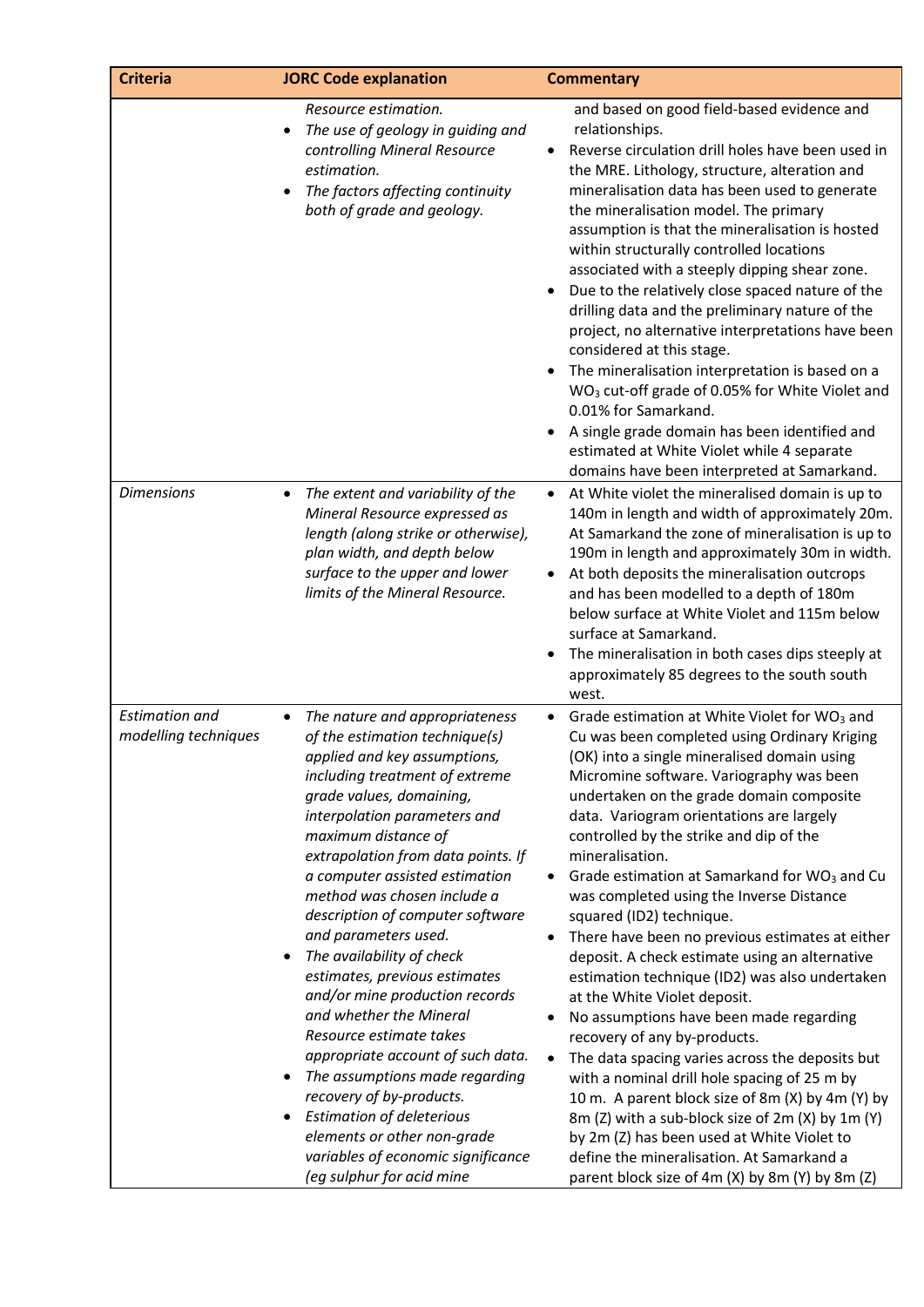| <b>Criteria</b>                  | <b>JORC Code explanation</b>                                                                                                                                                                                                                                                                                                                                                                                                                                                                                                                                                                                                                                                         | <b>Commentary</b>                                                                                                                                                                                                                                                                                                                                                                                                                                                                                                                                                                                                                                                                                                                                                                                                                                                                                                                                                                                                                                                                                                                                                                                                                                                                                                                                                                                                                                                                                                                                                                                                                                                                                                                                                                                                                                                                                                                                          |
|----------------------------------|--------------------------------------------------------------------------------------------------------------------------------------------------------------------------------------------------------------------------------------------------------------------------------------------------------------------------------------------------------------------------------------------------------------------------------------------------------------------------------------------------------------------------------------------------------------------------------------------------------------------------------------------------------------------------------------|------------------------------------------------------------------------------------------------------------------------------------------------------------------------------------------------------------------------------------------------------------------------------------------------------------------------------------------------------------------------------------------------------------------------------------------------------------------------------------------------------------------------------------------------------------------------------------------------------------------------------------------------------------------------------------------------------------------------------------------------------------------------------------------------------------------------------------------------------------------------------------------------------------------------------------------------------------------------------------------------------------------------------------------------------------------------------------------------------------------------------------------------------------------------------------------------------------------------------------------------------------------------------------------------------------------------------------------------------------------------------------------------------------------------------------------------------------------------------------------------------------------------------------------------------------------------------------------------------------------------------------------------------------------------------------------------------------------------------------------------------------------------------------------------------------------------------------------------------------------------------------------------------------------------------------------------------------|
|                                  | drainage characterisation).<br>In the case of block model<br>$\bullet$<br>interpolation, the block size in<br>relation to the average sample<br>spacing and the search employed.<br>Any assumptions behind<br>$\bullet$<br>modelling of selective mining<br>units.<br>Any assumptions about<br>correlation between variables.<br>Description of how the geological<br>interpretation was used to control<br>the resource estimates.<br>Discussion of basis for using or<br>not using grade cutting or<br>capping.<br>The process of validation, the<br>checking process used, the<br>comparison of model data to drill<br>hole data, and use of<br>reconciliation data if available. | with a sub-block size of 1m (X) by 2m (Y) by 2m<br>(Z) was used. WO <sub>3</sub> and Cu estimated at the<br>parent block scale.<br>o Pass 1 estimation has been undertaken using a<br>minimum of 4 and a maximum of 16 samples<br>into a search ellipse with a radius of 50m for<br>White Violet and 60m for Samarkand, with<br>samples from a minimum of two drill holes.<br>Pass 2 estimation has been undertaken using a<br>$\circ$<br>minimum of 4 and a maximum of 16 samples<br>into a search ellipse with a radius of 120m for<br>White Violet and 140m for Samarkand, with<br>samples from a minimum of two drill holes.<br>Pass 3 estimation has been undertaken using a<br>$\circ$<br>minimum of 4 and a maximum of 16 samples<br>into a search ellipse with a radius of 200m for<br>White Violet and 250m for Samarkand, with<br>samples from a minimum of one drill hole.<br>No selective mining units are assumed in this<br>٠<br>estimate.<br>WO <sub>3</sub> and Cu have been estimated within the<br>mineralised domains. No correlation between<br>variables has been assumed.<br>The mineralisation and geological wireframes<br>have been used to flag the drill hole intercepts in<br>the drill hole assay file. The flagged intercepts<br>have then been used to create composites in<br>Micromine. The composite length is 1 m in all<br>data.<br>The influence of extreme sample distribution<br>outliers in the composited data has been<br>determined using a combination of histograms<br>and log probability plots. It was decided that<br>top-cuts need to be applied as follows: White<br>Violet, $WO_3 - 1.5\%$ Cu - 0.5%, Samarkand, WO <sub>3</sub><br>$-1.45\%$ Cu $-1.5\%$<br>Model validation has been carried out, including<br>visual comparison between composites and<br>estimated blocks; check for negative or absent<br>grades; statistical comparison against the input<br>drill hole data and graphical plots. |
| Moisture                         | Whether the tonnages are<br>$\bullet$<br>estimated on a dry basis or with<br>natural moisture, and the method<br>of determination of the moisture<br>content.                                                                                                                                                                                                                                                                                                                                                                                                                                                                                                                        | The tonnes have been estimated on a dry basis.                                                                                                                                                                                                                                                                                                                                                                                                                                                                                                                                                                                                                                                                                                                                                                                                                                                                                                                                                                                                                                                                                                                                                                                                                                                                                                                                                                                                                                                                                                                                                                                                                                                                                                                                                                                                                                                                                                             |
| Cut-off parameters               | The basis of the adopted cut-off<br>grade(s) or quality parameters<br>applied.                                                                                                                                                                                                                                                                                                                                                                                                                                                                                                                                                                                                       | For the reporting of the Mineral Resource<br>$\bullet$<br>Estimate, a 0.05% WO <sub>3</sub> cut-off has been used at<br>both White Violet and Samarkand in<br>consultation with Thor.                                                                                                                                                                                                                                                                                                                                                                                                                                                                                                                                                                                                                                                                                                                                                                                                                                                                                                                                                                                                                                                                                                                                                                                                                                                                                                                                                                                                                                                                                                                                                                                                                                                                                                                                                                      |
| Mining factors or<br>assumptions | Assumptions made regarding<br>possible mining methods,<br>minimum mining dimensions and                                                                                                                                                                                                                                                                                                                                                                                                                                                                                                                                                                                              | It has been assumed that the traditional open<br>٠<br>cut mining method of drill, blast, load and haul<br>will be used.                                                                                                                                                                                                                                                                                                                                                                                                                                                                                                                                                                                                                                                                                                                                                                                                                                                                                                                                                                                                                                                                                                                                                                                                                                                                                                                                                                                                                                                                                                                                                                                                                                                                                                                                                                                                                                    |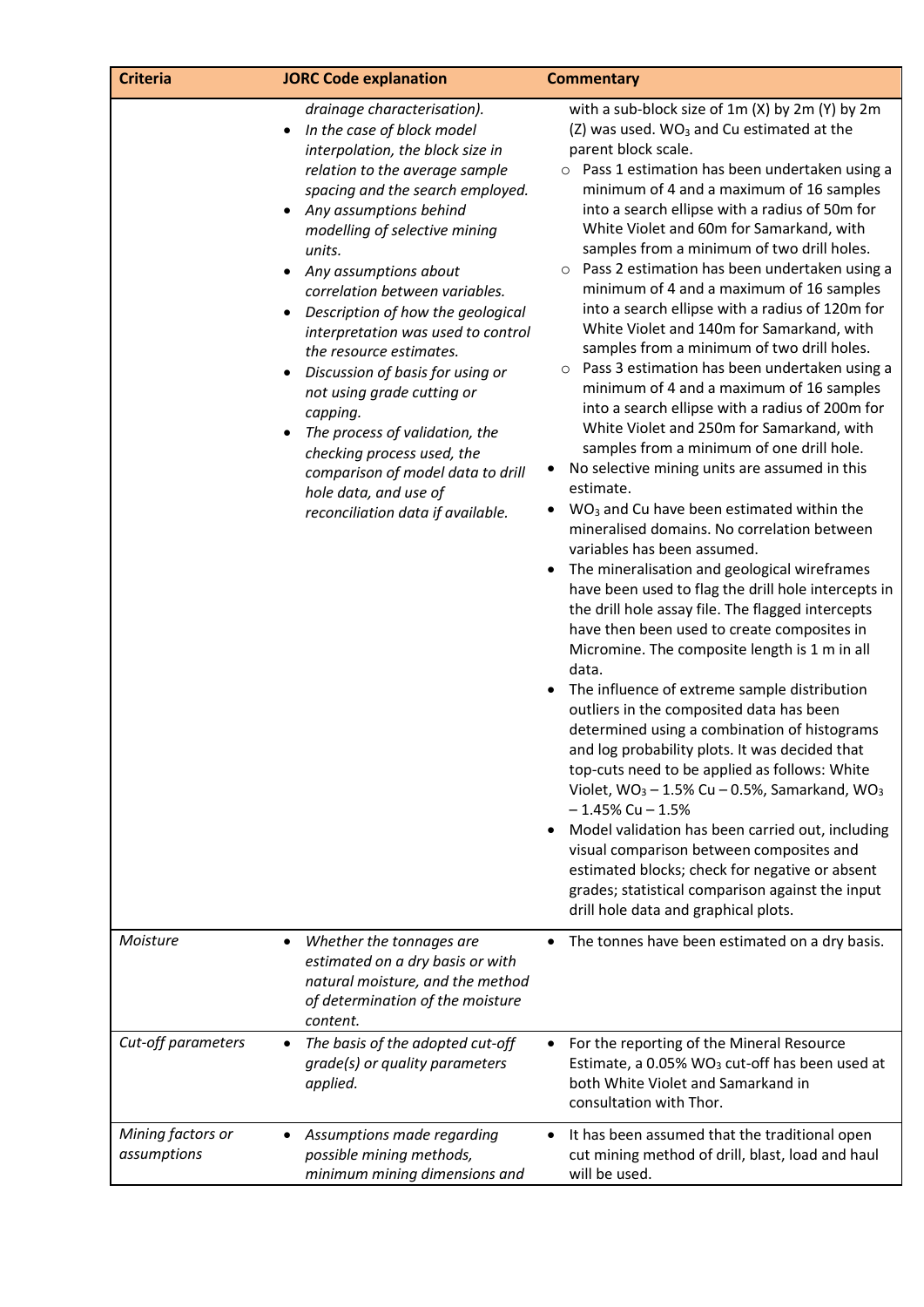| <b>Criteria</b>                                | <b>JORC Code explanation</b>                                                                                                                                                                                                                                                                                                                                                                                                                                                                                                                                                                                                                                                                                                                | <b>Commentary</b>                                                                                                                                                               |
|------------------------------------------------|---------------------------------------------------------------------------------------------------------------------------------------------------------------------------------------------------------------------------------------------------------------------------------------------------------------------------------------------------------------------------------------------------------------------------------------------------------------------------------------------------------------------------------------------------------------------------------------------------------------------------------------------------------------------------------------------------------------------------------------------|---------------------------------------------------------------------------------------------------------------------------------------------------------------------------------|
|                                                | internal (or, if applicable,<br>external) mining dilution. It is<br>always necessary as part of the<br>process of determining<br>reasonable prospects for eventual<br>economic extraction to consider<br>potential mining methods, but<br>the assumptions made regarding<br>mining methods and parameters<br>when estimating Mineral<br>Resources may not always be<br>rigorous. Where this is the case,<br>this should be reported with an<br>explanation of the basis of the<br>mining assumptions made.                                                                                                                                                                                                                                  | No other assumptions have been made at this<br>time.                                                                                                                            |
| <b>Metallurgical factors</b><br>or assumptions | The basis for assumptions or<br>$\bullet$<br>predictions regarding<br>metallurgical amenability. It is<br>always necessary as part of the<br>process of determining<br>reasonable prospects for eventual<br>economic extraction to consider<br>potential metallurgical methods,<br>but the assumptions regarding<br>metallurgical treatment<br>processes and parameters made<br>when reporting Mineral<br>Resources may not always be<br>rigorous. Where this is the case,<br>this should be reported with an<br>explanation of the basis of the<br>metallurgical assumptions made.                                                                                                                                                         | No metallurgical recoveries have been applied.<br>It is assumed that processing would be<br>undertaken at the proposed nearby processing<br>facility at Thor's Molyhil project. |
| <b>Environmental factors</b><br>or assumptions | Assumptions made regarding<br>possible waste and process<br>residue disposal options. It is<br>always necessary as part of the<br>process of determining<br>reasonable prospects for eventual<br>economic extraction to consider<br>the potential environmental<br>impacts of the mining and<br>processing operation. While at<br>this stage the determination of<br>potential environmental impacts,<br>particularly for a greenfields<br>project, may not always be well<br>advanced, the status of early<br>consideration of these potential<br>environmental impacts should be<br>reported. Where these aspects<br>have not been considered this<br>should be reported with an<br>explanation of the environmental<br>assumptions made. | No environmental assumptions have been made<br>during the MRE.                                                                                                                  |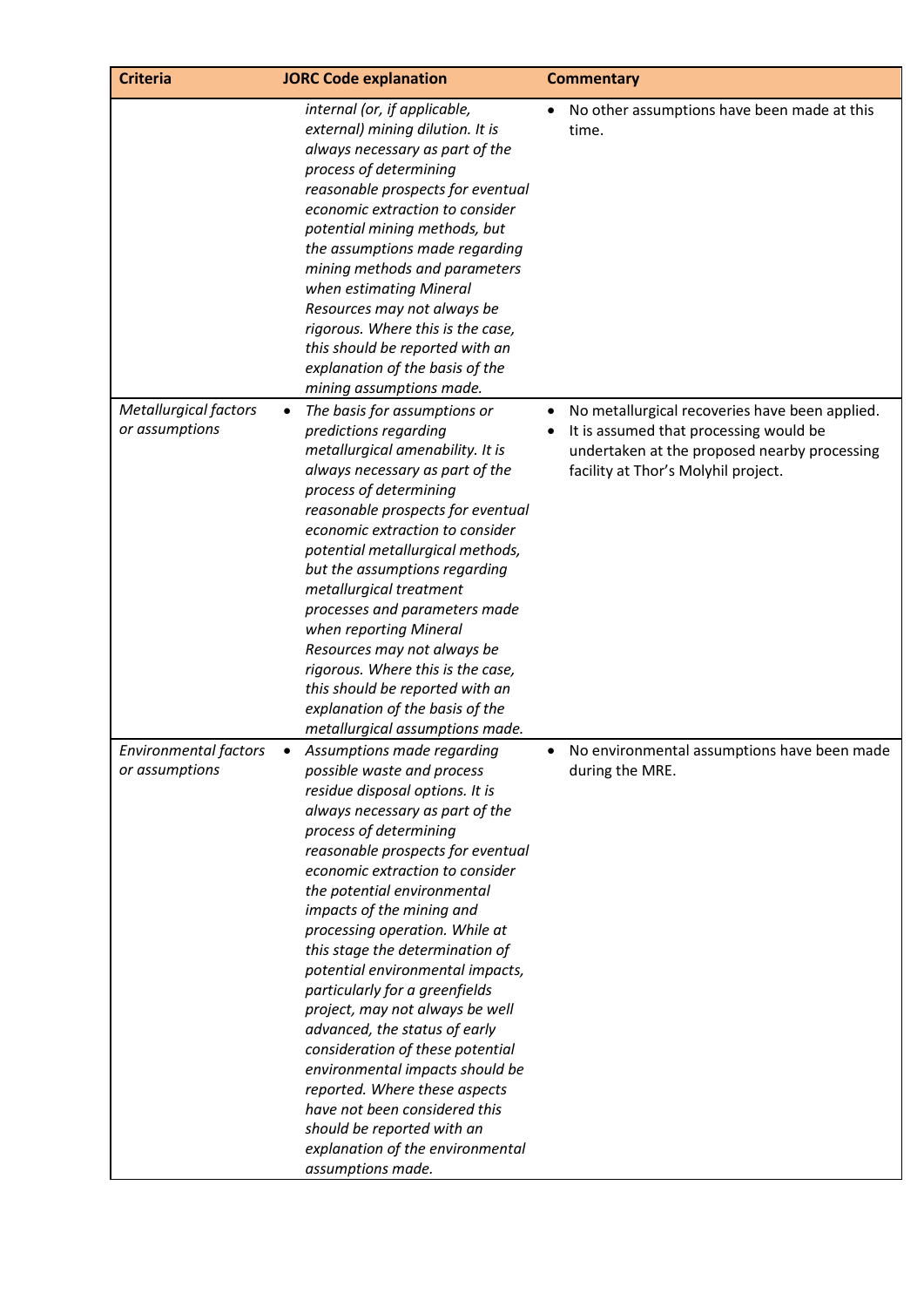| <b>Criteria</b>                               | <b>JORC Code explanation</b>                                                                                                                                                                                                                                                                                                                                                                                                                                                                                                                                                                                                           | <b>Commentary</b>                                                                                                                                                                                                                                                                                                                                                                                                                                                                                                                                                                                                                                                                                                                                                                                                                                                                                                                                                                                                                                                                                                                                                                                                                        |
|-----------------------------------------------|----------------------------------------------------------------------------------------------------------------------------------------------------------------------------------------------------------------------------------------------------------------------------------------------------------------------------------------------------------------------------------------------------------------------------------------------------------------------------------------------------------------------------------------------------------------------------------------------------------------------------------------|------------------------------------------------------------------------------------------------------------------------------------------------------------------------------------------------------------------------------------------------------------------------------------------------------------------------------------------------------------------------------------------------------------------------------------------------------------------------------------------------------------------------------------------------------------------------------------------------------------------------------------------------------------------------------------------------------------------------------------------------------------------------------------------------------------------------------------------------------------------------------------------------------------------------------------------------------------------------------------------------------------------------------------------------------------------------------------------------------------------------------------------------------------------------------------------------------------------------------------------|
| <b>Bulk density</b>                           | Whether assumed or determined.<br>$\bullet$<br>If assumed, the basis for the<br>assumptions. If determined, the<br>method used, whether wet or dry,<br>the frequency of the<br>measurements, the nature, size<br>and representativeness of the<br>samples.<br>The bulk density for bulk material<br>must have been measured by<br>methods that adequately account<br>for void spaces (vugs, porosity,<br>etc), moisture and differences<br>between rock and alteration<br>zones within the deposit.<br>Discuss assumptions for bulk<br>$\bullet$<br>density estimates used in the<br>evaluation process of the<br>different materials. | There have been no direct measurements of any<br>drill samples at the White Violet or Samarkand<br>deposits. Detailed downhole geophysics was<br>collected from 15 drill holes across the two<br>prospects. This included 2 sets of in-situ bulk<br>density measurements (SSDG and BRDG). Both<br>sets of data were collected at 0.01m intervals.<br>The data was loaded into Micromine,<br>composited to 1m intervals and averaged to<br>provide an average bulk density down hole. The<br>density varied down hole and it was clear that<br>the mineralised skarn zones corresponded with<br>elevated density values. This average 1m density<br>data was paired up with the flagged composite<br>assay file. As there was only data for some of the<br>drill holes an average density was determined<br>for the fresh and oxide mineralised domains for<br>each deposit. At White Violet, a value of 3.16<br>g/cm <sup>3</sup> has been assigned to all fresh<br>mineralisation and a value of 1.95 g/cm <sup>3</sup> to all<br>oxidised mineralisation. At Samarkand, a value<br>of 2.95 g/cm <sup>3</sup> has been assigned to all fresh<br>mineralisation and a value of 2.60 g/cm <sup>3</sup> to all<br>oxidised mineralisation. |
| Classification                                | The basis for the classification of<br>$\bullet$<br>the Mineral Resources into<br>varying confidence categories.<br>Whether appropriate account has<br>been taken of all relevant factors<br>(ie relative confidence in<br>tonnage/grade estimations,<br>reliability of input data,<br>confidence in continuity of<br>geology and metal values,<br>quality, quantity and distribution<br>of the data).<br>Whether the result appropriately<br>$\bullet$<br>reflects the Competent Person's<br>view of the deposit.                                                                                                                     | The resource classification has been applied to<br>$\bullet$<br>the MR estimate based on the drilling data<br>spacing, grade and geological continuity, and<br>data integrity.<br>The classification takes into account the relative<br>$\bullet$<br>contributions of geological and data quality and<br>confidence, as well as grade confidence and<br>continuity.<br>The classification reflects the view of the<br>Competent Person.                                                                                                                                                                                                                                                                                                                                                                                                                                                                                                                                                                                                                                                                                                                                                                                                  |
| <b>Audits or reviews</b>                      | The results of any audits or<br>$\bullet$<br>reviews of Mineral Resource<br>estimates.                                                                                                                                                                                                                                                                                                                                                                                                                                                                                                                                                 | This Mineral Resource estimate has not been<br>audited by an external party.                                                                                                                                                                                                                                                                                                                                                                                                                                                                                                                                                                                                                                                                                                                                                                                                                                                                                                                                                                                                                                                                                                                                                             |
| Discussion of relative<br>accuracy/confidence | Where appropriate a statement<br>$\bullet$<br>of the relative accuracy and<br>confidence level in the Mineral<br>Resource estimate using an<br>approach or procedure deemed<br>appropriate by the Competent<br>Person. For example, the<br>application of statistical or<br>geostatistical procedures to<br>quantify the relative accuracy of<br>the resource within stated                                                                                                                                                                                                                                                            | The relative accuracy of the Mineral Resource<br>$\bullet$<br>estimate is reflected in the reporting of the<br>Mineral Resource as per the guidelines of the<br>2012 JORC Code.<br>The statement relates to global estimates of<br>tonnes and grade.<br>No production records have been supplied as<br>part of the scope of works, so no comparison or<br>reconciliation has been made. Historically, only a<br>small amount of copper has been produced<br>from shallow pits.                                                                                                                                                                                                                                                                                                                                                                                                                                                                                                                                                                                                                                                                                                                                                           |